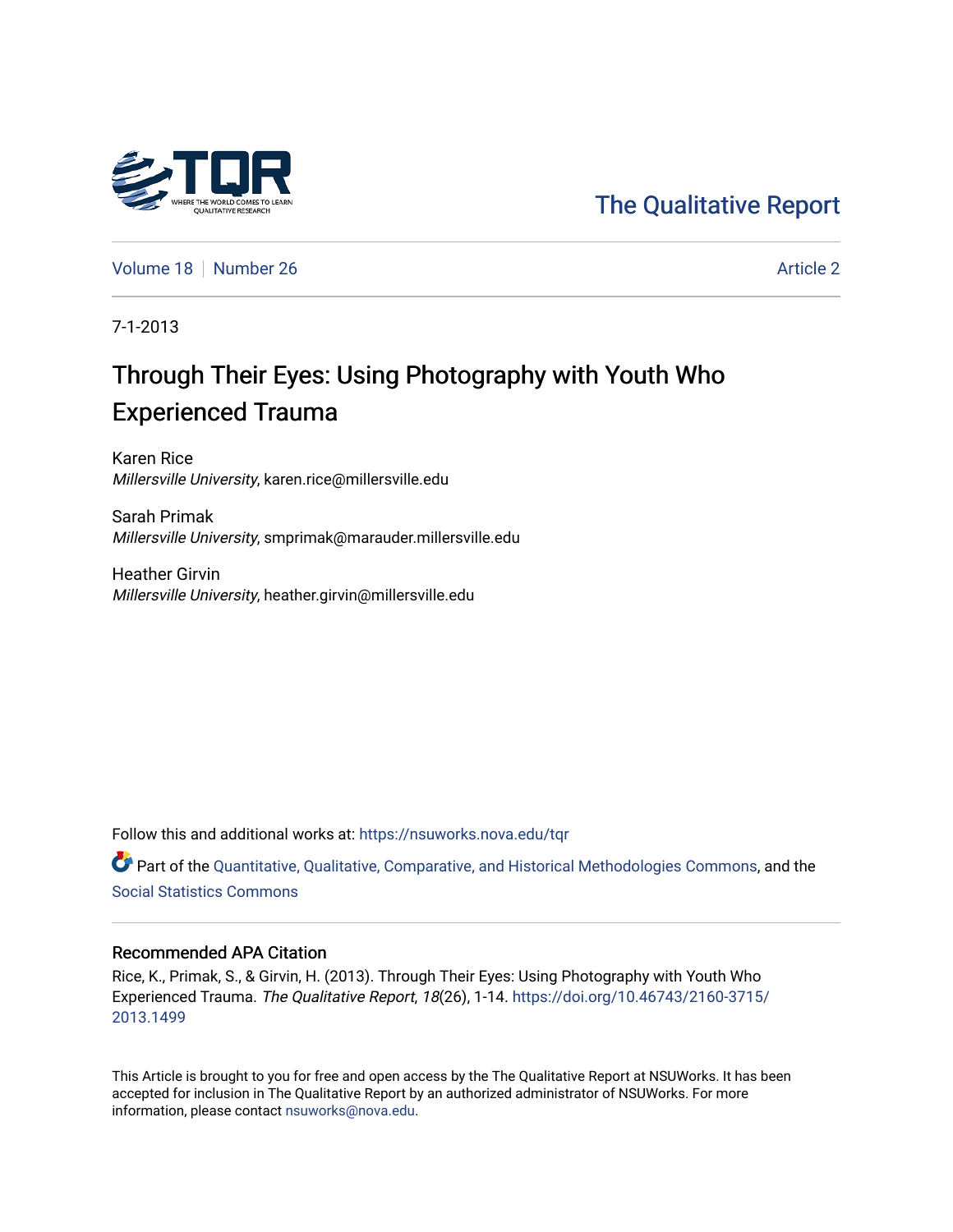

# Through Their Eyes: Using Photography with Youth Who Experienced Trauma

# Abstract

Adolescent youth in foster care are often exposed to multiple traumas and often leave the child welfare system without processing thoughts, feelings, or plans for the future. This study employed photo elicitation with a group of adolescent youth in foster care to discover what is important to them. Eight themes emerged. Family and friends, or the need to have someone who is always there for them was the most frequent theme photographed. Utilizing photo elicitation with youth who have been abused and/or neglected is an engaging and empowering method as it allows for individualized case planning that is guided by the wants and needs of the youth themselves.

# Keywords

Photo Elicitation, Trauma, Child Welfare, Adolescents, Foster Care, Content Analysis

# Creative Commons License



This work is licensed under a [Creative Commons Attribution-Noncommercial-Share Alike 4.0 License](https://creativecommons.org/licenses/by-nc-sa/4.0/).

#### Acknowledgements

The authors would like to thank the public child welfare agency and all the youth who agreed to participate in this study. Additionally, partial funding for this project was provided through a grant from the Millersville University Faculty Grants Committee and Student Research Grants Committee.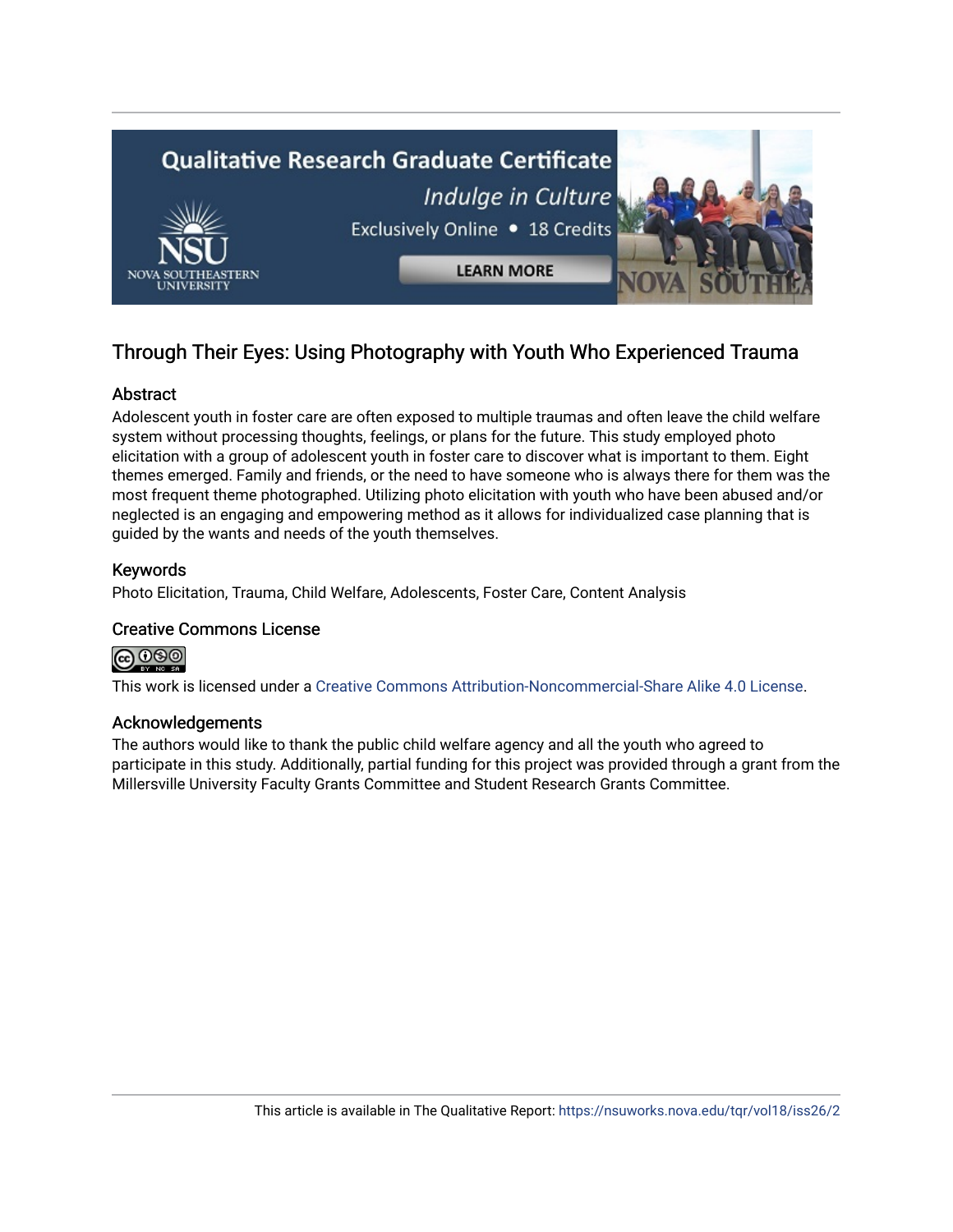

# **Through Their Eyes: Using Photography with Youth Who Experienced Trauma**

Karen Rice, Sarah Primak, and Heather Girvin Millersville University, Millersville, Pennsylvania USA

*Adolescent youth in foster care are often exposed to multiple traumas and often leave the child welfare system without processing thoughts, feelings, or plans for the future. This study employed photo elicitation with a group of adolescent youth in foster care to discover what is important to them. Eight themes emerged. Family and friends, or the need to have someone who is always there for them was the most frequent theme photographed. Utilizing photo elicitation with youth who have been abused and/or neglected is an engaging and empowering method as it allows for individualized case planning that is guided by the wants and needs of the youth themselves. Keywords: Photo Elicitation, Trauma, Child Welfare, Adolescents, Foster Care, Content Analysis*

By the time most children enter the child welfare system, they have already been exposed to a wide range of painful and distressing experiences, many of which remain unknown and unreported during intake (Harpaz-Rotem, Berkowitz, Marans, Murphy, & Rosenheck, 2008), which involves assessing allegations of abuse and/or neglect. These traumatic stressors include family violence, poverty, and neighborhood crime, and may have both short-and long-term consequences for the child's mental health, physical health, and life trajectory (Ethier, Lemelin, & Lacharite, 2004; Harpaz-Rotem et al., 2008; Pennsylvania Partnerships for Children, 2008). Time, energy, and resources are put into finding a permanent placement, either reunification or adoption, for these youth. However, as these youth become adolescents in care, there is an abrupt change in their permanent plans, to "successfully" age out of the system, which means achieving self-sufficiency and independence. Unfortunately, there has not been preparatory services put into place (Pennsylvania Partnerships for Children, 2008), and the system and providers scramble to prepare these adolescents to live entirely on their own with no familial or societal support.

Photo elicitation is a qualitative research methodology that engages participants in taking photographs that are used in interviews to facilitate discussion (Rose, 2007). Photos can carry or evoke information, affect, and reflection. This strategy allows participants to reflect on aspects of their lives that they typically do not consider and may be used to facilitate discussion of sensitive topics (Rose, 2007). According to Rose (2007), the photo elicitation process comprises six steps. An initial interview is conducted with participants, focusing on questions that guide the intended research. A camera is then given to each participant, with guidelines for how to use the camera, an overview of interview topics or prompts, and a specified number of photographs to be taken. Typically, photos are then developed and participants are asked to write something about the photos that were taken. Blinn and Harrist (1991) suggest that each participant be provided with paper for notes so that she or he can provide a title, description of each photo, and description of thoughts and feelings each photo evokes after each photo is taken. After photographs are taken, the researcher interviews the participants to discuss photos with them in detail. This step is vital in clarifying the meaning of the photographs to the participants. The narrative remarks written by the participant provide important information that is also discussed during the interview. The benefits of photo elicitation are that it provides detailed information about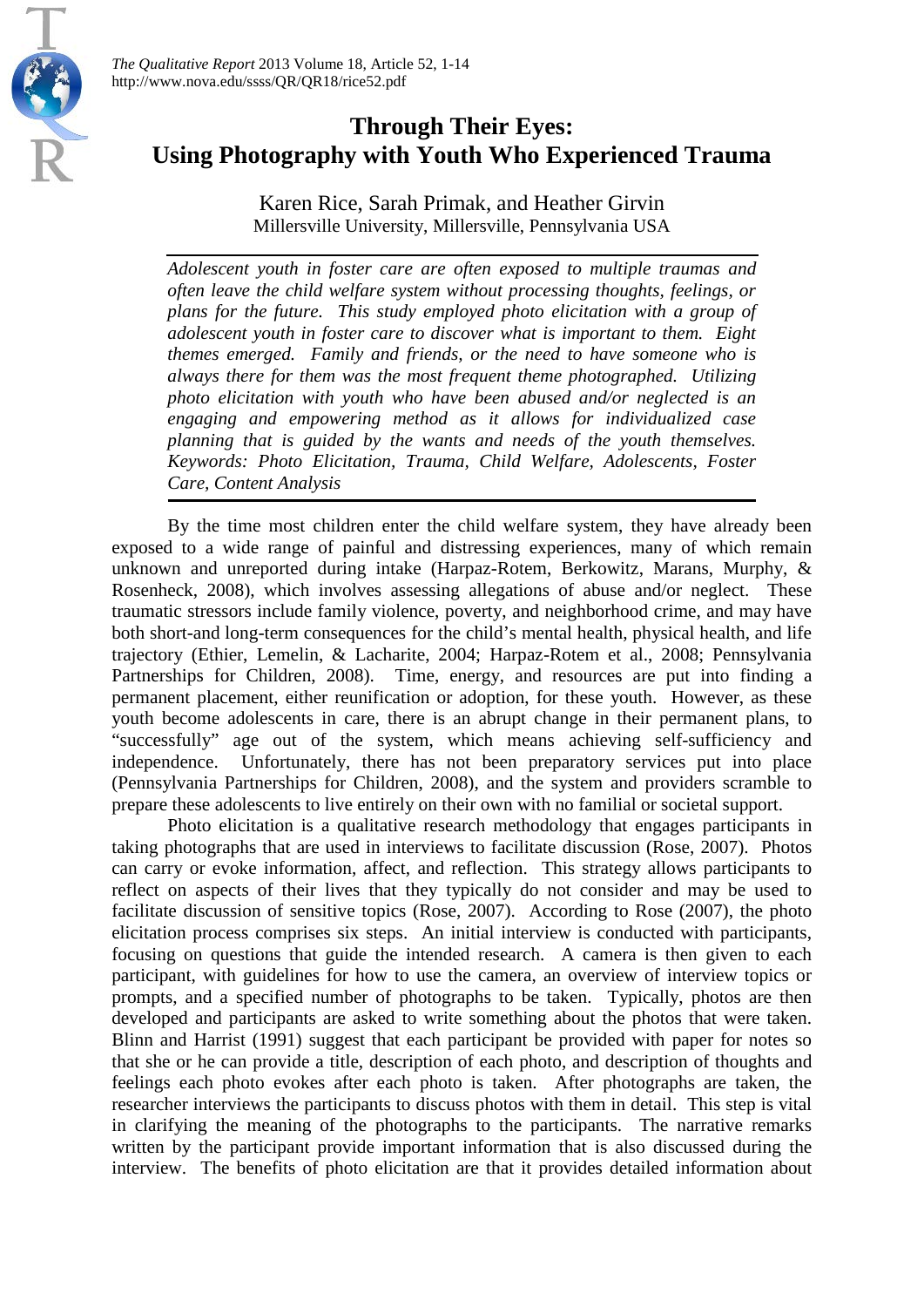how participants see their world and allows participants to reflect on things they may not usually contemplate (Rose, 2007).

Photo elicitation is often used with youth as it is a method to extract their feelings and experiences in a way that empowers them (Sontag, 1973). Adolescence is a time of identity development, exploration, and clarification. Teens are engaged in making sense of the world around them and finding their place in it (Goessling & Doyle, 2009). Photos can serve as an externalized medium for the expression of youths' personal issues and can have a positive effect on their health and enhanced outcomes include increasing self-esteem, instilling hope, and assisting with personal and interpersonal development (Goessling & Doyle, 2009; Trainin Blank, 2009). Youth who have experienced multiple traumas may obtain specific benefits through photo elicitation, including helping them to work through unconscious material, identify unresolved trauma, gain new perspectives on enduring problems, or gain valuable insights (Trainin Blank, 2009). The purpose of this study is to provide adolescent youth who must negotiate normal developmental processes, as well as additional traumas caused by family disruption, multiple placements in foster care, and loss, with an avenue to express what is important to them.

#### **Literature Review**

Five qualitative research articles were examined for the purpose of this literature review, all of which described results of qualitative research studies focused on youth in which the researchers utilized a visual methodology. Photo elicitation is utilized in various forms to collect data. Photovoice, also known as community photography, utilizes photography as a means of empowering participants to reveal topics of concern and promote social action (Goessling & Doyle, 2009). Photo novella uses photography to tell a story (Berman, Ford-Bilboe, Moutrey, & Cekic, 2001). Researchers can approach photo elicitation from various directions including asking participants to take photos or presenting photos that already exist to elicit discussion (Cameron, Lau, & Tapanya, 2009; Epstein, Stevens, McKeever, & Baruchel, 2006). Two broad themes emerged across a review of the five articles: youths' perception of what matters and benefits of using photo elicitation. Despite differences in terminology used across the studies reviewed, photo elicitation is the term chosen to describe the visual methodology employed in this study.

#### **Youths' Perceptions of What Matters**

Goessling and Doyle (2009) utilized photovoice in a participatory action research project, *Thru the Lenz.* Research participants were youth under the age of 18 enrolled in an urban high school and involved in an at-risk intervention program. The youth were asked to take photos at home, in the community, and at school to inform others about their lives and communities. Based on an analysis of the one to three photos selected by the youth, several reoccurring themes emerged including family, friends, pets, and awareness of surroundings.

In a 2001 study on the impact of war on Bosnian youth, Berman et al. (2001) examined the use of photo novella as a methodology for data collection. Seven Bosnian youth were provided with disposable cameras and instructed to take photos of people, places, and things that were important to them. Youth were refugees in Canada between the ages of 11 and 14. Themes of war, family, and hopes and dreams resulted from the photos and discussions. A difference in the type of pictures taken was noticed between males and females. Female participants were more likely to take photos representing their experiences in Bosnia, whereas male participants took photos depicting their lives in the present (Berman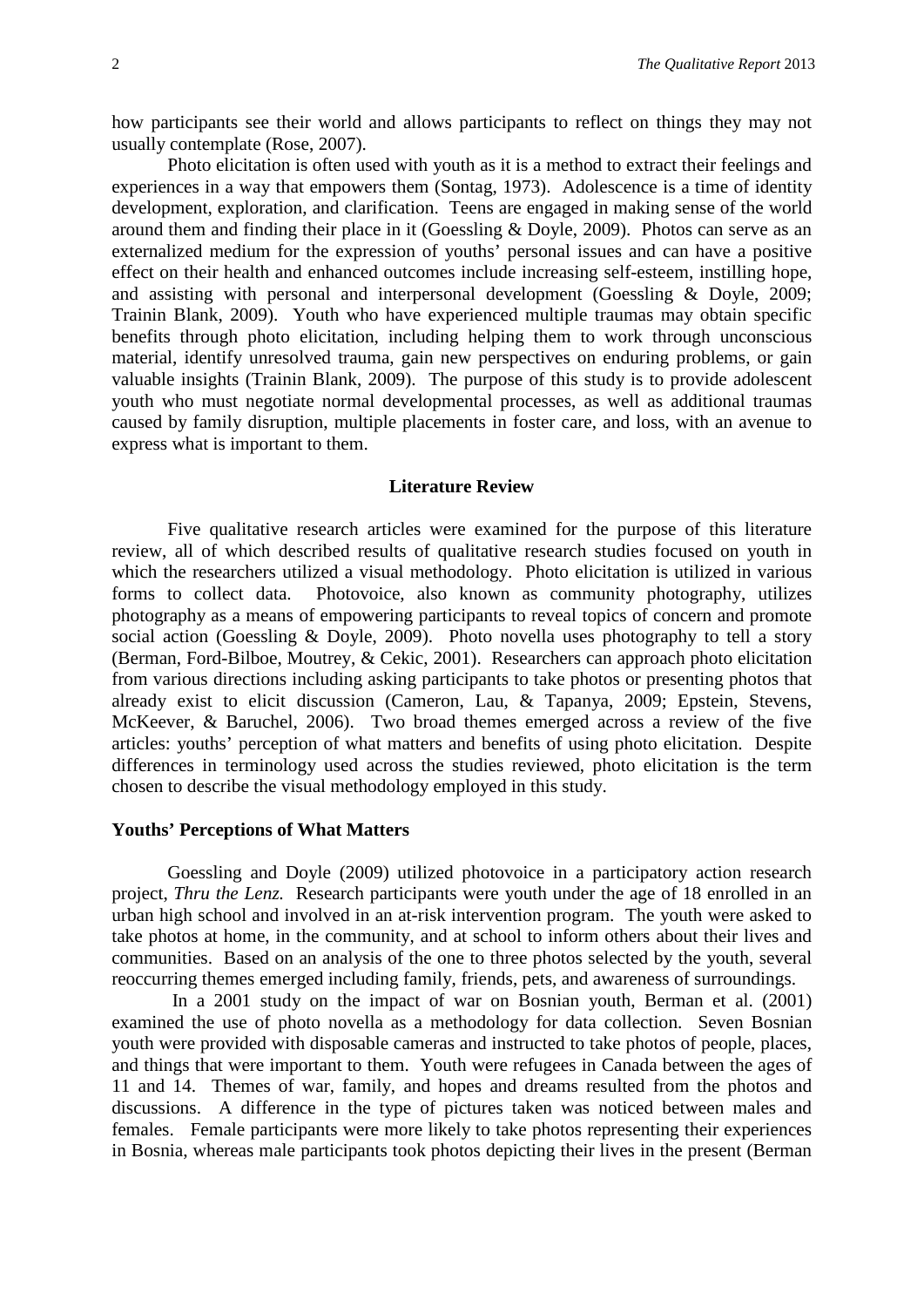et al., 2001). All youth voiced evidence of strength, courage, and resilience in their discussions of the photos and experiences.

Cameron et al. (2009) utilized photo elicitation to explore the resiliency of youth in diverse communities. Similar to Berman et al. (2001), Cameron and colleagues asked four youth to take photos of people, places, and things that were important to them as one part of the study. A family theme emerged from the analysis of the photos taken by the youth.

Morrow (2001) used visual methodologies to study youths' perspectives of their environment and the impact of their environment on their well-being. Cameras were distributed to youth between the ages of 14 and 15 who were asked to photograph places that were important to them and provide descriptions of why those places were important. Themes of friendship, neighborhood space, public parks, and urban spaces emerged. In particular, proximity to friends seemed to be of importance to the youth. Feelings of exclusion were narrated as youth were prohibited from utilizing some public spaces; however, some public spaces promoted social interactions among youth and were described favorably.

#### **Benefits of Using Photo Elicitation**

The studies outlined above also highlighted the benefits of using visual methodologies with youth. In the study by Goessling and Doyle (2009), photovoice was the medium used to empower at-risk youth to share their life with members of their community. Similarly, Berman et al. (2001) concluded that photo novella allowed participants to discuss issues that may have been difficult to share through other mediums.

Photo elicitation may also decrease the anxiety youth experience when interviewed by an adult. For example, Epstein et al. (2006) reported photo elicitation not only fostered youth involved in their study to be more comfortable during the interview process but empowered them to take the lead in the discussion of the photos presented to them. The use of photography actively engages youth and provides them with the opportunity to consider their surroundings and the impact of the environment on their lives (Morrow, 2001).

All studies examined above utilized photo elicitation with youth who have experienced some form of trauma (e.g., illness, war). Having youth photograph those things that are important to them allows them to express their experiences, feelings, and preferences (Rose, 2007) in an empowering, non-threatening manner. Utilizing another population of youth who have experienced a different type of trauma, the following research question is explored in this study: What do adolescent youth in foster care identify as being important to them?

The first and third authors previously worked in child welfare and over the years witnessed the devastating effects foster care has on the child. At one point in her career, Dr. Rice worked with adolescents in foster care and witnessed the lack of attention and resources available to meet their myriad needs related to trauma and normal development. Many of the adolescents were "aging out" of foster care; exiting care when they turned 18 without a permanent place to reside or resources in place to survive on their own.

Drs. Rice and Girvin are actively involved with the local child welfare agency and are on the board of the local Court Appointed Special Advocate (CASA) program. CASA staff conduct independent needs assessments of youth in foster care. Information gathered is used by CASA staff to advocate for youth in court hearings. CASA staff reported some difficulty related to the unwillingness of youth to share personal information with them during traditional interviews. TTE emerged from this challenge. Partnering with a graduate student, Ms. Primak, whose background is in the arts, we identified photo elicitation as a potential solution to assisting CASA staff with engaging the youth in foster care to ascertain their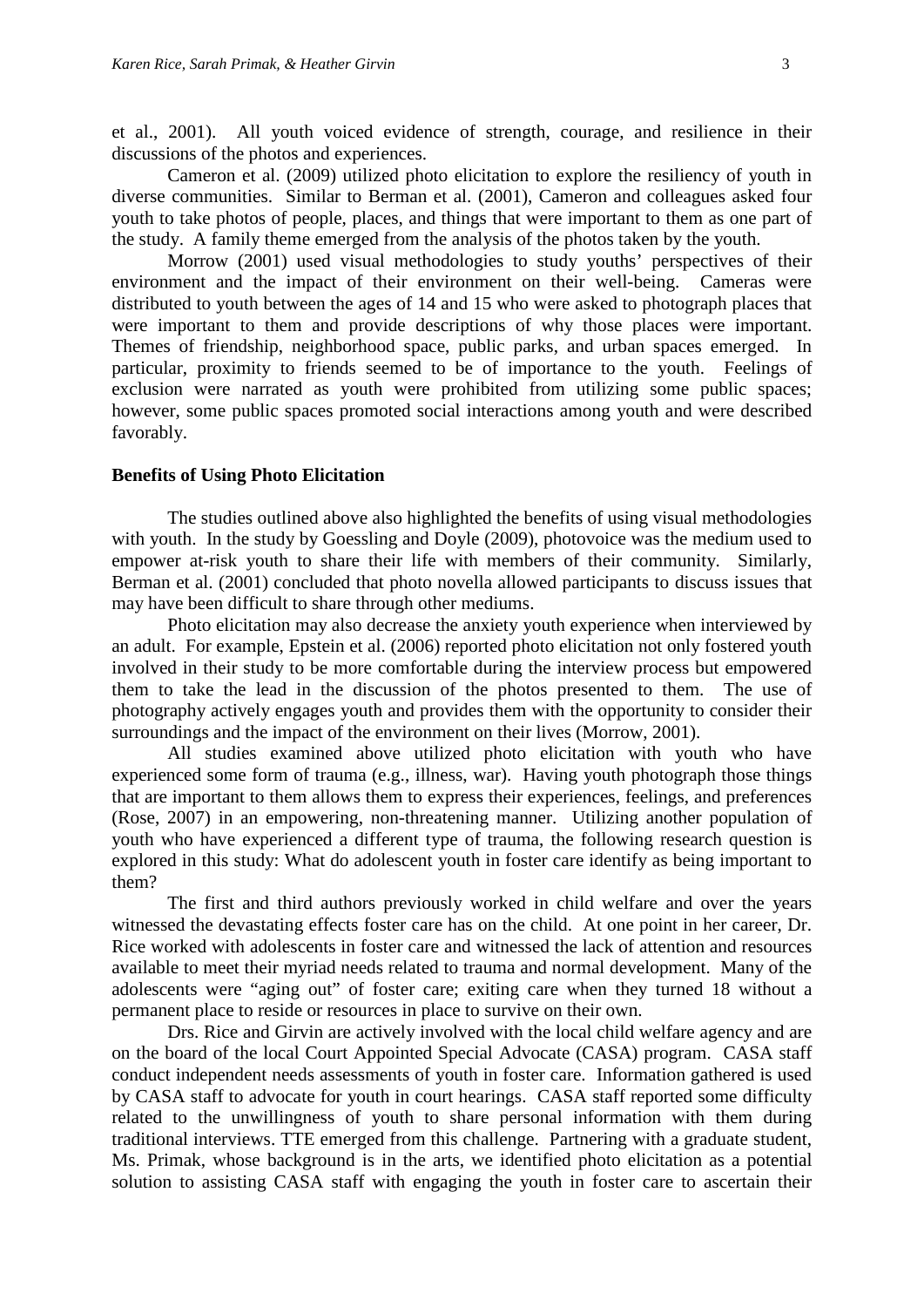needs. Our goal is to eventually develop a training manual on how to utilize photo elicitation with adolescents in foster care so that other programs have an alternative, creative way to better serve this population and ensure adolescents are prepared for life outside of the foster care system.

#### **Method**

#### **Participants**

We invited a convenience sample of seventeen adolescent youth in foster care in a Mid-Atlantic state to participate in the study. All the youth were in foster care as a result of abuse and/or neglect. The youth were enrolled in the public child welfare's Independent Living program, which prepares adolescent youth for the transition out of foster care. Drs. Rice and Girvin attended an Independent Living meeting to discuss the study with the youth and invite them to participate. Youth were offered an additional \$75 stipend, by the public child welfare agency, to participate in the study. In addition to receiving permission from the public child welfare administrator and solicitor, approval to conduct the study was granted by the university's Institutional Review Board. To protect the adolescents who chose to participate in the study, no identifying information about them was collected. Additionally, the authors informed the adolescents that pictures depicting people or identified locations would not be publicized in order to protect their privacy. As suggested by our university's Institutional Review Board, the youth were advised that photographs that depict illegal activity such as pornography, drug use, or criminal behavior would be reported to the police and child welfare authorities.

Five youth volunteered to participate in this study, yielding a response rate of 29%. During the time of this study, there were 108 adolescents 16 years or older in foster care within the county in which this study took place. Our sample represents only 5% of this adolescent population. All adolescent participants were females. The majority of these females were Hispanic (80%), Caucasian (60%), 16 (60%), and in the ninth grade (80%).

#### **Procedure**

As suggested by Rose (2007), the six steps of a photo elicitation research design were employed. An initial meeting with the youth to explain the purpose of the study, obtain informed assent, collect demographic data, and distribute the disposable camera occurred during a regularly scheduled Independent Living meeting. The youth were provided with a brief lesson on how to use the 27-exposure disposable camera and then asked to photograph what is important to them. As photos need accompanying text to guide readers on how to treat the images taken (Rose, 2007), the participants were provided Photo Description Forms (see Appendix A) to complete for each photograph taken. This strategy, designed by Blinn and Harrist (1991), is a modification of Rose's suggestion to sit down with the participants afterward to interview them regarding the photos taken. Despite the modification, consistent with the purpose of the interviewing, the youth were asked to title the photo, describe the photo, and describe the thoughts and feelings each photo evoked in them. After two-weeks, the cameras and Photo Description Forms were collected from the public child welfare agency's Independent Living Coordinator. Upon developing the photos, copies of the photos were provided to the youth in appreciation for participation in the study.

#### **Data Analysis**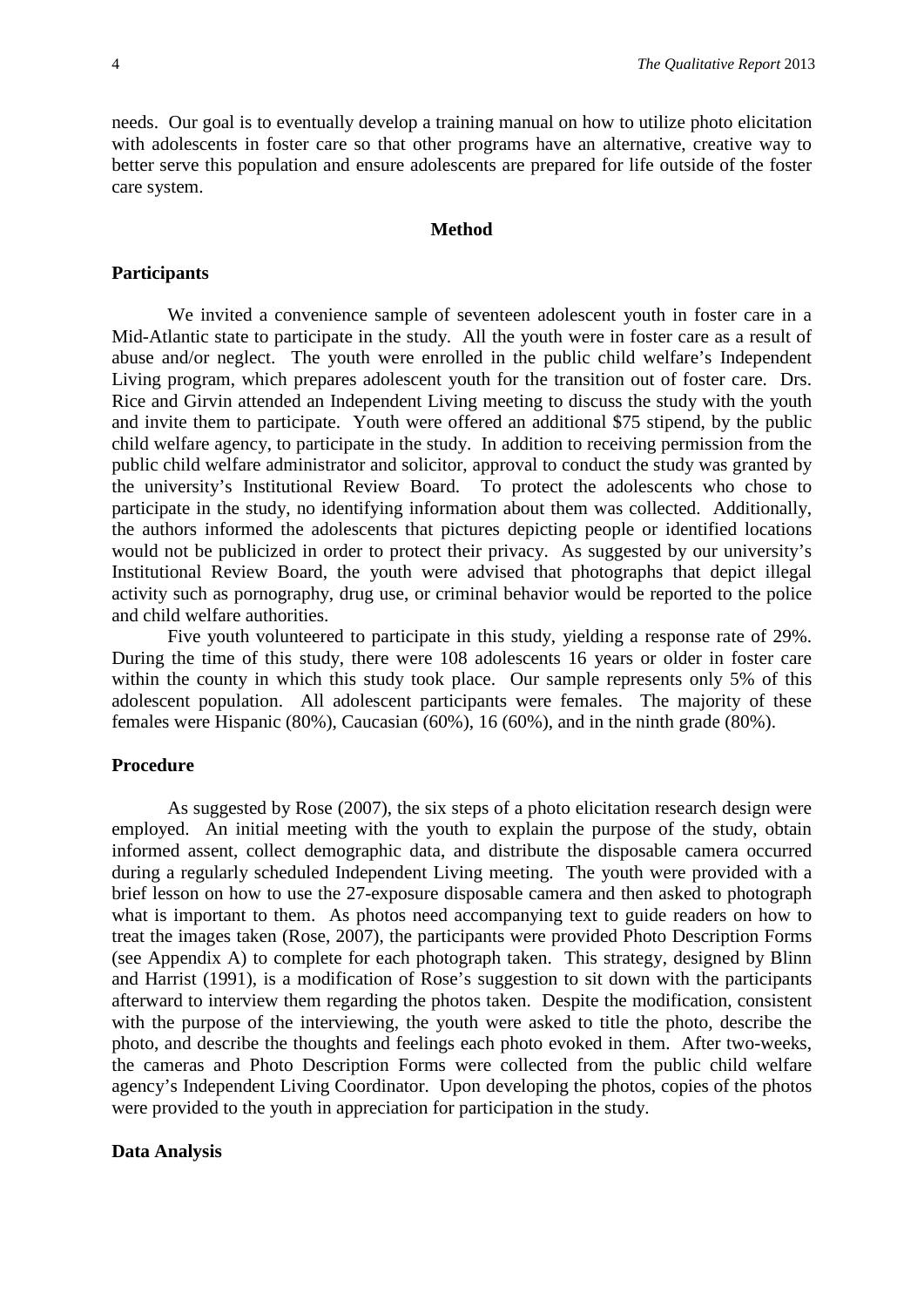NVivo 9.0 (QSR International, 2011), qualitative software, was used to store and code the photographs and accompanying narratives. Across all participants, a total of 75 photos were taken. Content analysis, the preferred method with large amounts of photos (Rose, 2007), was employed. Content analysis allowed for the summary of coding categories to understand the symbolic qualities of the images and text in measureable terms (Krippendorff, 2003).

To ensure trustworthiness (Padgett, 2008), first level coding occurred separately by the first and third author. The first step in content analysis was to employ open coding (Denzin & Lincoln, 2005) to initially sort photos into groups that appeared to be similar. Analysis of the narratives associated with each photo was performed to identify similarities and differences between data segments and connect the similar meaning units together as categories or codes (Denzin & Lincoln, 2005). Throughout the first-level coding of the photos/narratives, the first and third author collaborated to assess assigned codes and discuss rules established to assign data to certain categories. Based on this analysis, photos were regrouped to place similar meaning photos within the same category.

Following first-level coding, the three authors undertook second-level coding, comparing and contrasting the categories to identify the relationships among them (Denzin & Lincoln, 2005). The goal was to collapse the categories into themes by identifying the patterns that emerged consistently in the data set. To ensure the themes were representative of the sample and not unique to only one or two youth, themes reflect categories identified in over half of the data set (i.e., at least three of the participants' photos/narratives had to reflect the category). Wanting to understand what matters to youth in foster care guided our development of the themes. Where differences occurred, discussion followed until agreement was reached. The differences reflected the name of the theme assigned to capture the same meaning of the datum. For example, rather than using "feelings," "emotional health" was assigned as it best captured the variety of the photos within that category. At times two words were assigned to a theme as they best captured the overall meaning of the photos/narratives within the grouping. For example, the codes "family" and "friends" represented the same meaning so they were combined to represent one theme. The final step was to identify the number or frequency of photos within each category. This number is represented below as each theme is further explored.

#### **Results**

Eight themes emerged from the analysis of the photos and accompanying narratives: family/friends, love/support, emotional health, freedom/future, accomplishments, safety/security, memories, and relaxation. These themes represent what is important to these adolescent youth who are in foster care due to abuse and/or neglect. Each theme is explored in further detail below.

#### **Family/Friends**

The majority of the photos represented family and/or friends (*n* = 26, 36%). The adolescents reported the need to have someone who is always there for them, with whom they can do things, and who can make them laugh. This person could be a friend as one adolescent stated,

"I love her, she's one of my closest friends in my life."

On the other hand, this person could be a family member, either biological,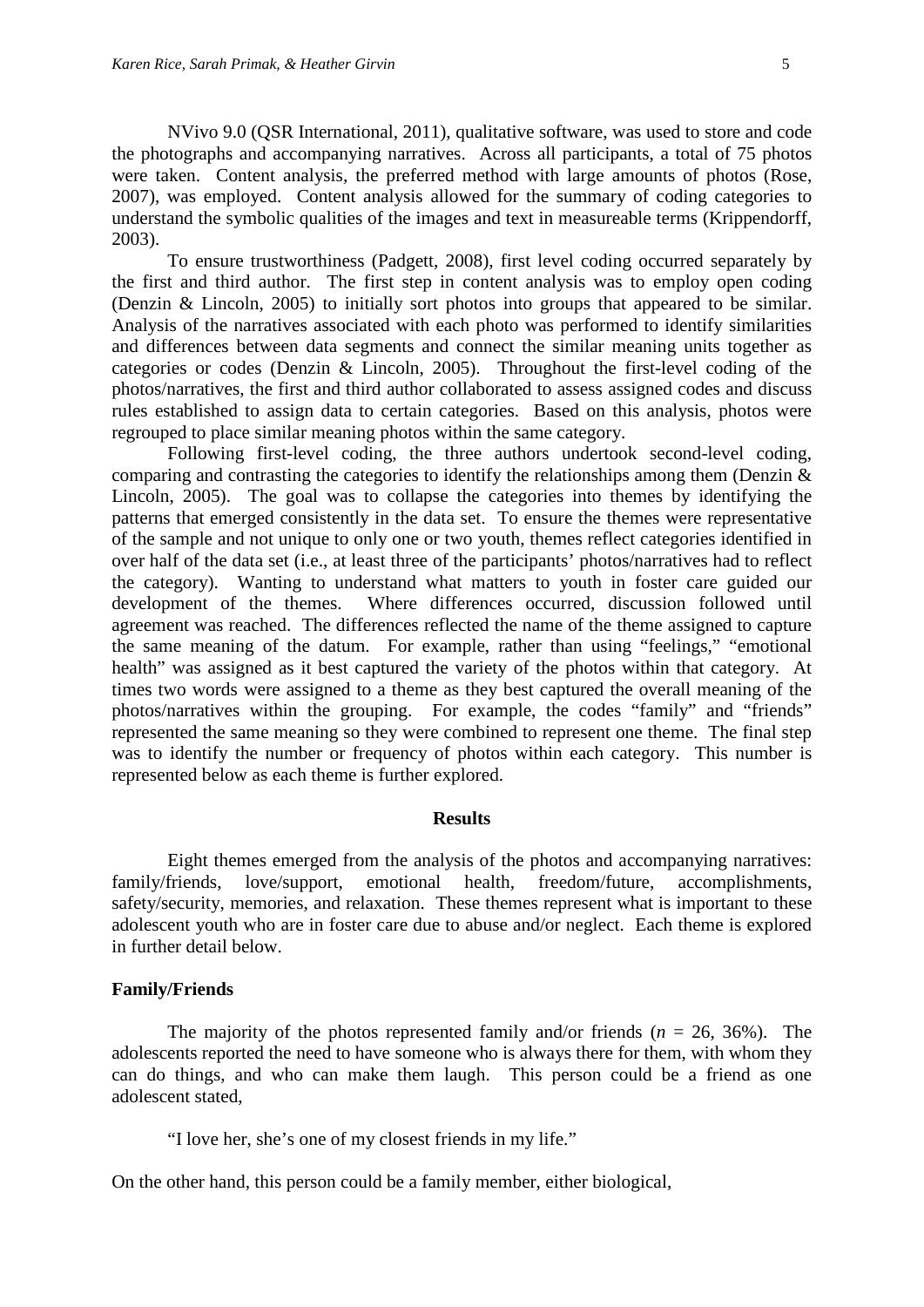"Holidays are important because I go home to my bio family and be with them until the holidays are over."

or foster,

"Even though I have bio family, my foster family is important to me because I love them like they're my bio family."

Therefore, the adolescents noted the importance of having someone close with whom they feel connected and on whom they can rely. This person provides a consistent source of support to the adolescents and is available to share things or celebrate.

#### **Love/Support**

Twelve of the photos (16%) represented the need to feel loved, supported, or important. The specific photos varied, ranging from images of people to items given to the youth from others. For example, one youth photographed flowers she was providing her mother for Mother's Day and reported,

"I love flowers but specially these because they are a Mother's Day gift. They are very special. They remind me that someone loves me."

Through these photos, the adolescents identified people, places, and objects that represented the presence of love and support in their lives. The items and people captured in the photos acted as reminders that they are loved and significant to others.

#### **Emotional Health**

There were a number of photos ( $n = 9, 12\%$ ) representing emotional health, the need to have a place to process thoughts and/or feelings or have something to make the self happy. The photos comprised diaries and notebooks in which the youth could process their thoughts and/or feelings. There were pictures of self with accompanying narratives reflecting selfrespect and/or self-love. Some youth also photographed locations, such as bedrooms, where they could go and think about things. One child photographed a trashcan and poignantly stated,

"We need to forget our past and throw it away so we can move on in life."

The adolescents noted the negative impact that past and present circumstances could have on their lives. They recognized the need for an outlet for their thoughts and feelings as well as the importance of self-reflection.

### **Freedom/Future**

A few photos  $(n = 8, 11\%)$  depicted the theme of freedom/future. These photos represented hope for the future that provides freedom from the past. For example, Figure 1 had the following narrative associated with it,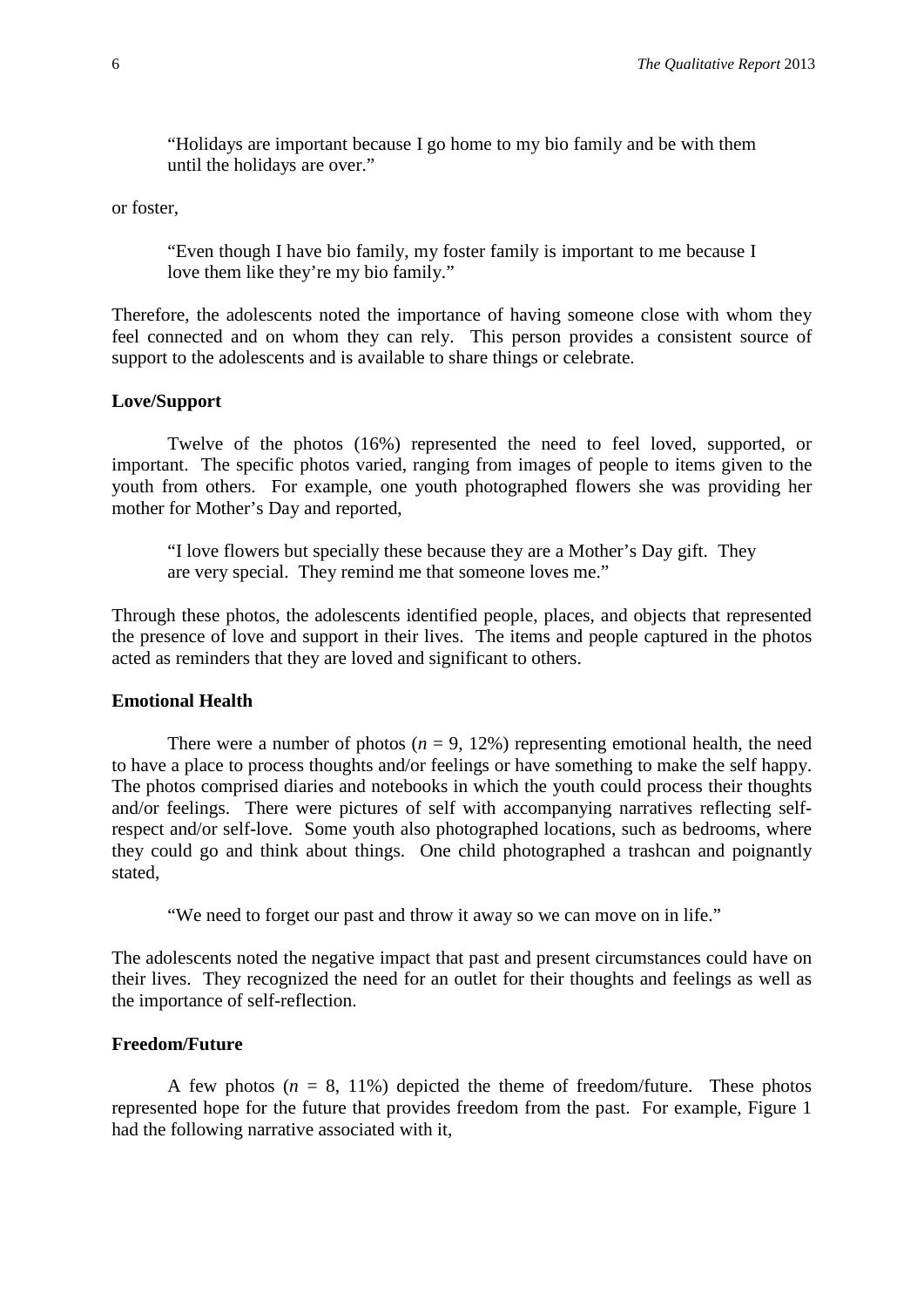"We need to go out into the real world and get a good look at life ahead and out of foster care."



*Figure 1: Outside*

These photos illustrated an adolescent's life beyond foster care and the opportunities that could be afforded to him/her in the future. As evidenced in the photographs, the adolescents noted the importance of looking forward to making positive changes in their life and moving on from experiences of the past.

#### **Accomplishments**

Six of the photos (8%) represented something the youth did, was doing, or learning that made them proud. There were pictures of textbooks, schools, and tests that represented how well the students were doing in school. Other youth photographed items that depicted something they attained such as a job, trophy, or license (see Figure 2).



"I learned how to drive in this car."

*Figure 2: Moving Blue*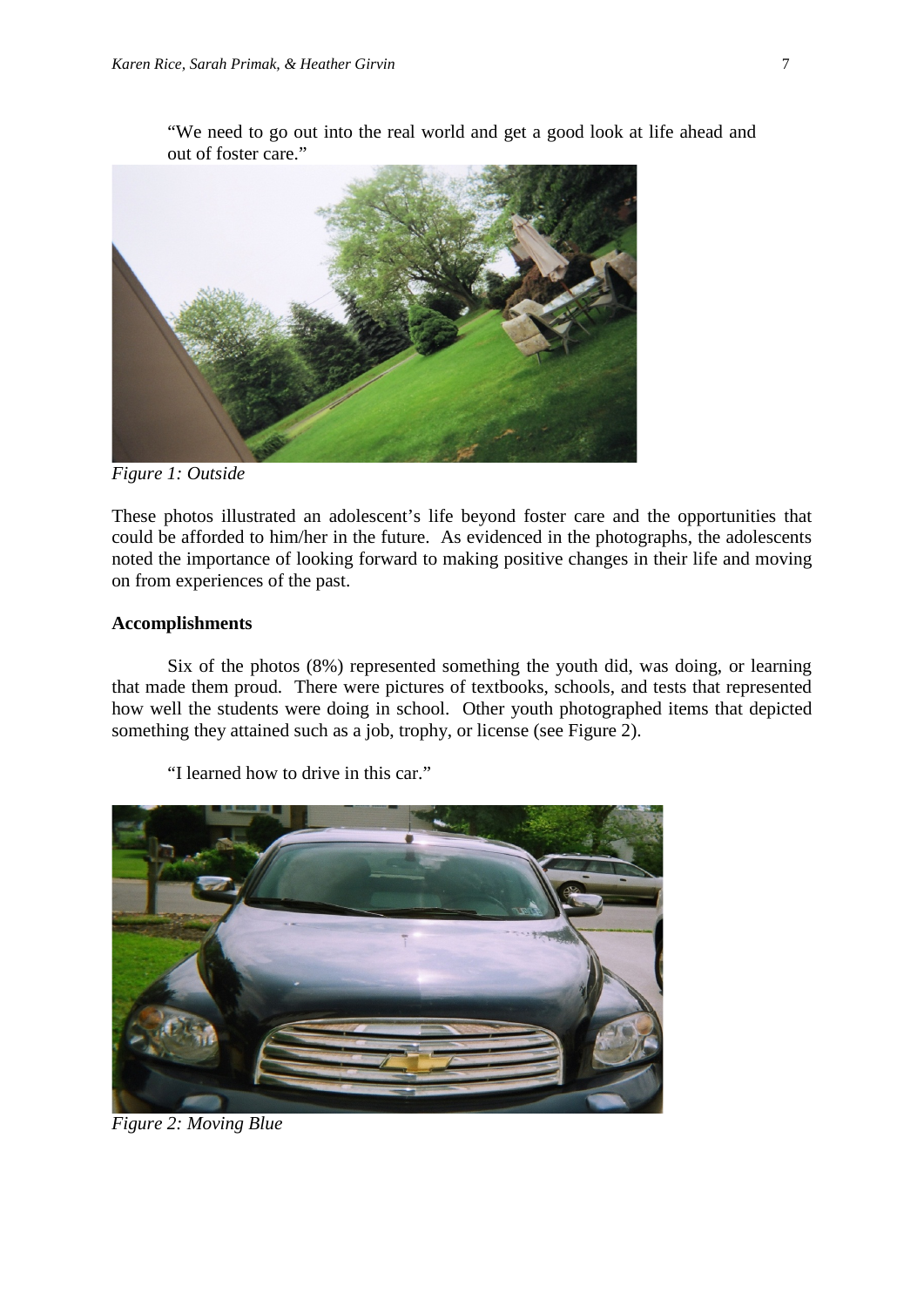Therefore, the adolescents noted the need to succeed and be recognized and/or rewarded for the achievements. The youths' photos illustrated their pride in completed accomplishments and their desire to continue to build on their successes. **Safety/Security**

It was not surprising that some of the photos  $(n = 5, 7\%)$  identified the need to feel safe due to the fact that these youth were removed from their homes due to experiencing abuse and/or neglect. The majority of the photos under this theme were pictures of the youth's current residence. For example,

"The house I live in. If I didn't live here I don't know where I would live."

The youth identified their current homes as protection from the abuse and/or neglect they faced in the past. The photos of youths' homes not only represent a physical barrier that keeps them safe from others but also represents stable and secure shelter.

#### **Memories**

Despite the need to feel safe, the youth wanted items that reminded them of people or experiences from their past. Many of these photos  $(n = 5, 7\%)$  comprised albums, pictures, souvenirs, or items brought with them when entering foster care.

"It's important to me because it can store photos of precious memories so I will never forget them."

Youth noted that they did not want to forget their past as the individuals from their past and/or the prior experiences shaped who they are. These photos represented ways for the youth to remember and preserve important pieces of their personal histories.

# **Relaxation**

The last theme that emerged was relaxation. These photos  $(n = 3, 4\%)$  elucidated youths' desire to have a place or way to relax. There were photos of activities, hobbies, or locations. For example (see Figure 3),

"My room is my relaxing place. I love being in here."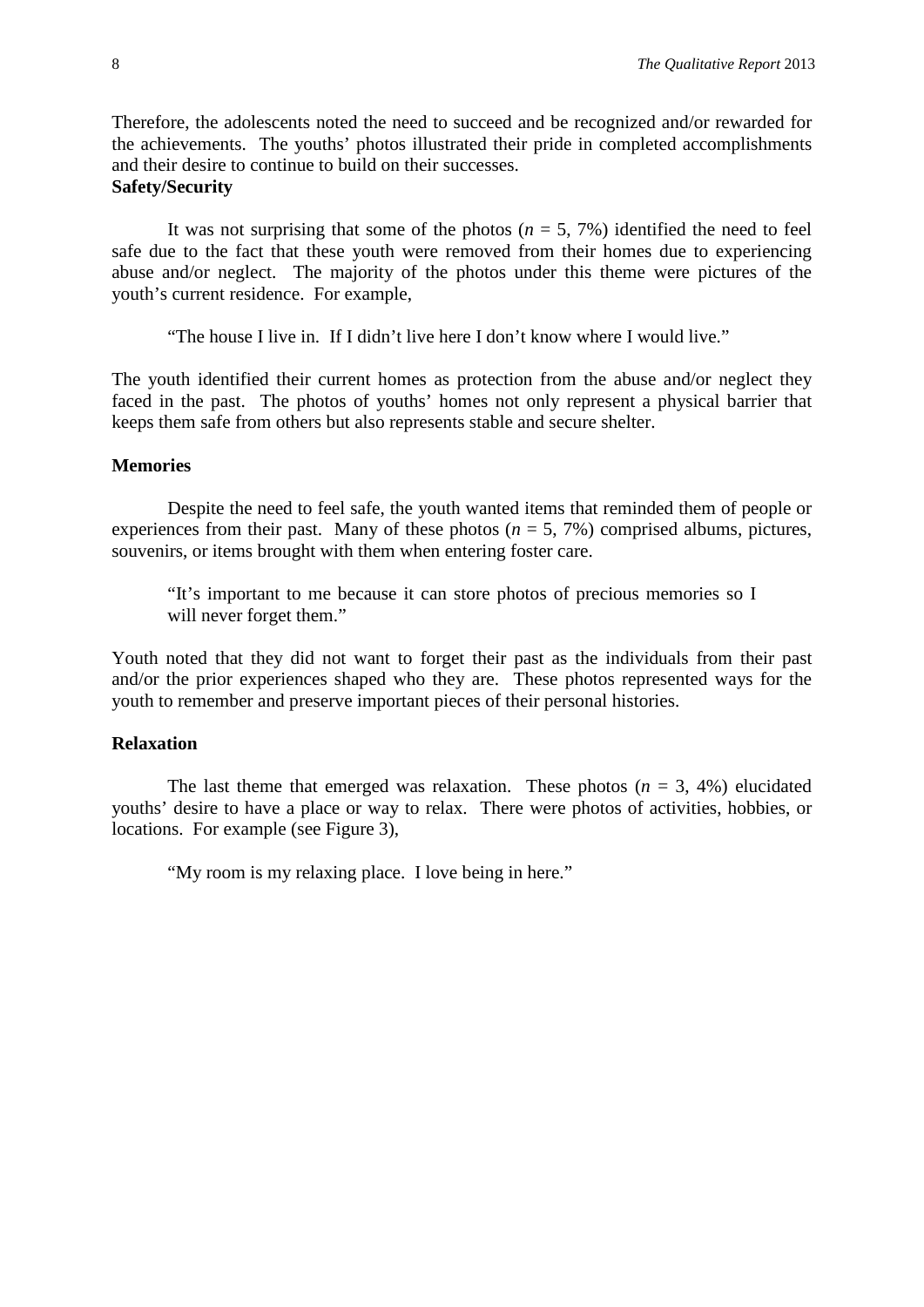

*Figure 3: My Room*

These photos represented the need for youth to have an outlet for relaxation. Youth identified places and activities that allowed them to be free from the stresses in life.

#### **Discussion**

The themes that we identified from this study are not that different from the themes identified in other photo elicitation studies exploring what matters to youth (e.g., Cameron et al., 2009; Goessling & Doyle, 2009; Morrow, 2001). Consistent with Berman et al. (2001), a theme of future or hopes and dreams emerged. This may imply that youth who experience trauma, either through abuse/neglect or war, have a desire to believe in a better future, one that provides them with opportunities. This processing or reflection of one's future is a benefit of photo elicitation as it allows youth to consider these things they may not have previously considered (Rose, 2007). For example, the role foster care plays in providing youth with an alternative future. Offering a means for youth to express hope not only empowers them but empowers others to see the potential in the youth (Ronen & Klein, 2007).

The youth in this study are often considered at-risk for future trauma (Tanaka, Werkerle, Schmuck, Paglia-Boak, & The MAP Research Team, 2011). Consistent with findings from another population of at-risk youth (Goessling & Doyle, 2009), the theme of family and friends emerged as the most prevalent theme. Despite often being the source of their initial trauma, the youth in this study desired a relationship with their biological family or someone (e.g., foster family, friends) who can offer them the love and support sought. This finding may demonstrate a level of resiliency within these youth as family emerged as the predominant theme in promoting resiliency among youth in the study by Cameron et al. (2009).

TTE or, more specifically, photo elicitation proved a useful way to better understand the youth in this sample. The explanation for its utility is likely multifaceted. Adolescents are regarded as a difficult population to engage. This is particularly problematic as the connection or alliance between "helper" and adolescent client is requisite for positive outcomes (Karver, Handelsman, Fields, & Bickman, 2006).

Many approaches to helping youth are based on treatments that work with adults. These interventions may not be conducive to engaging youth because of their developmental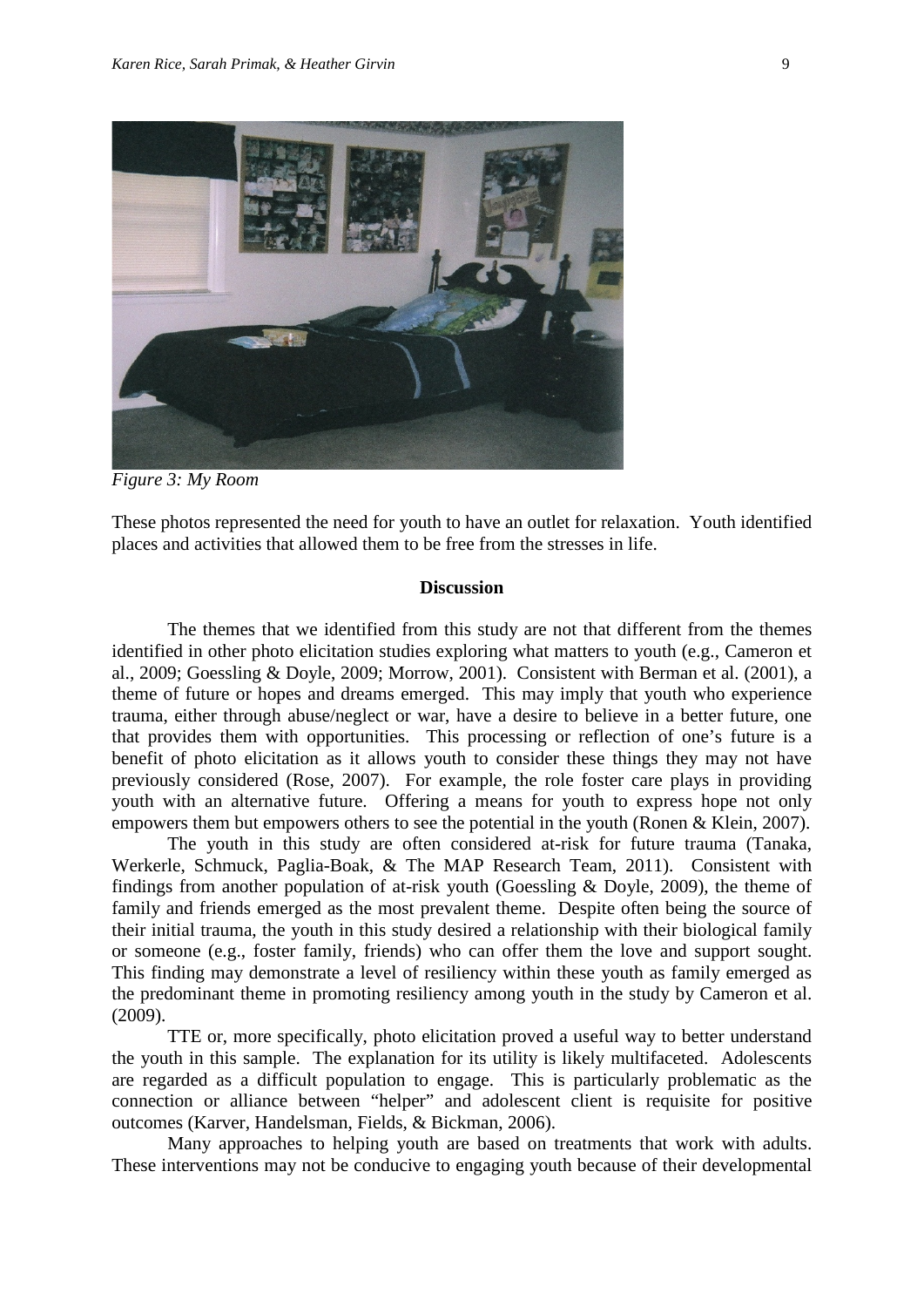stage and/or because the intervention is perceived as something the youth "have to do" at a time when they are struggling to gain a sense of independence. Adolescents also may experience a sense of stigma when participating in services that appear to be "too therapeutic" (Oetzel & Scherer, 2003). Literature suggests that engaging adolescents and establishing a strong alliance require the expression of empathy and genuineness, the development of appropriate interventions, the increase in youth's choice to participation, and an exploration of stigma (Oetzel & Scherer, 2003). Photo elicitation provides the context for pursuing these objectives.

# **Strengths and Limitations**

As with any research, this study had limitations that warrant mentioning. The sample size was small but not uncommon for qualitative research studies (Engel & Schutt, 2005). More concerning is the homogenous sample as all participants were females, 80% of whom were Latinas. Although the county in which the youth were placed into foster care has a large Hispanic population, the study's sample is not representative of the population of youth in care. Therefore, the findings should be interpreted with caution as what matters to youth may be influenced by adolescents' culture.

Despite these limitations, this research study utilized an innovative methodology to engage a hard-to-reach population. Visual methodology has a universal appeal, one that can be used across cultures as it offers an unbiased approach to data collection (Berman et al., 2001).

Additionally, having the youth take an active role in the research process not only provided them with a creative avenue to voice their wants and needs, but empowered them as findings were subsequently utilized to guide case practice. For example, as a result of youth identifying accomplishments that made them proud, the child welfare agency recognized the need to deliberately highlight these positive accomplishments of the youth in the six-month court review documents.

#### **Implications**

Given the above stated limitations, ongoing research is warranted to assess if another sample of youth in foster care depicts similar findings. By replicating the study and producing similar results in another sample, more generalized policies and practice standards can be implemented within this child welfare agency regarding how to meet the needs of adolescent youth in care. Additionally, future research should pay attention to differences related to gender, race, ethnicity, and age as this sample was fairly homogenous.

There are a number of practice implications based on the findings from this research study. Child welfare practitioners are mandated to develop individualized case plans for each child in care (Alpert, 2005; Dumbrill, 2006). Utilizing findings documented by youth who participated in the photo elicitation project to guide the plan subsequently developed for that youth reinforces a strengths-based, person-centered approach to child welfare practice. This approach to practice is not only consistent with child welfare best practice standards (Alpert & Britner, 2005) but offers an innovative way to address the needs of a population aging outof-care with no clear plan for the future.

Training is necessary to assist practitioners to effectively implement photo elicitation into practice. Organizations need to offer the necessary resources (e.g., supplies, support, ongoing training) to enhance consistent implementation of this methodology in practice with adolescent youth as consistent implementation has shown to positively affect case outcomes (Fixsen, Blase, Naoom, & Wallace, 2009). Prior to entering direct practice, social work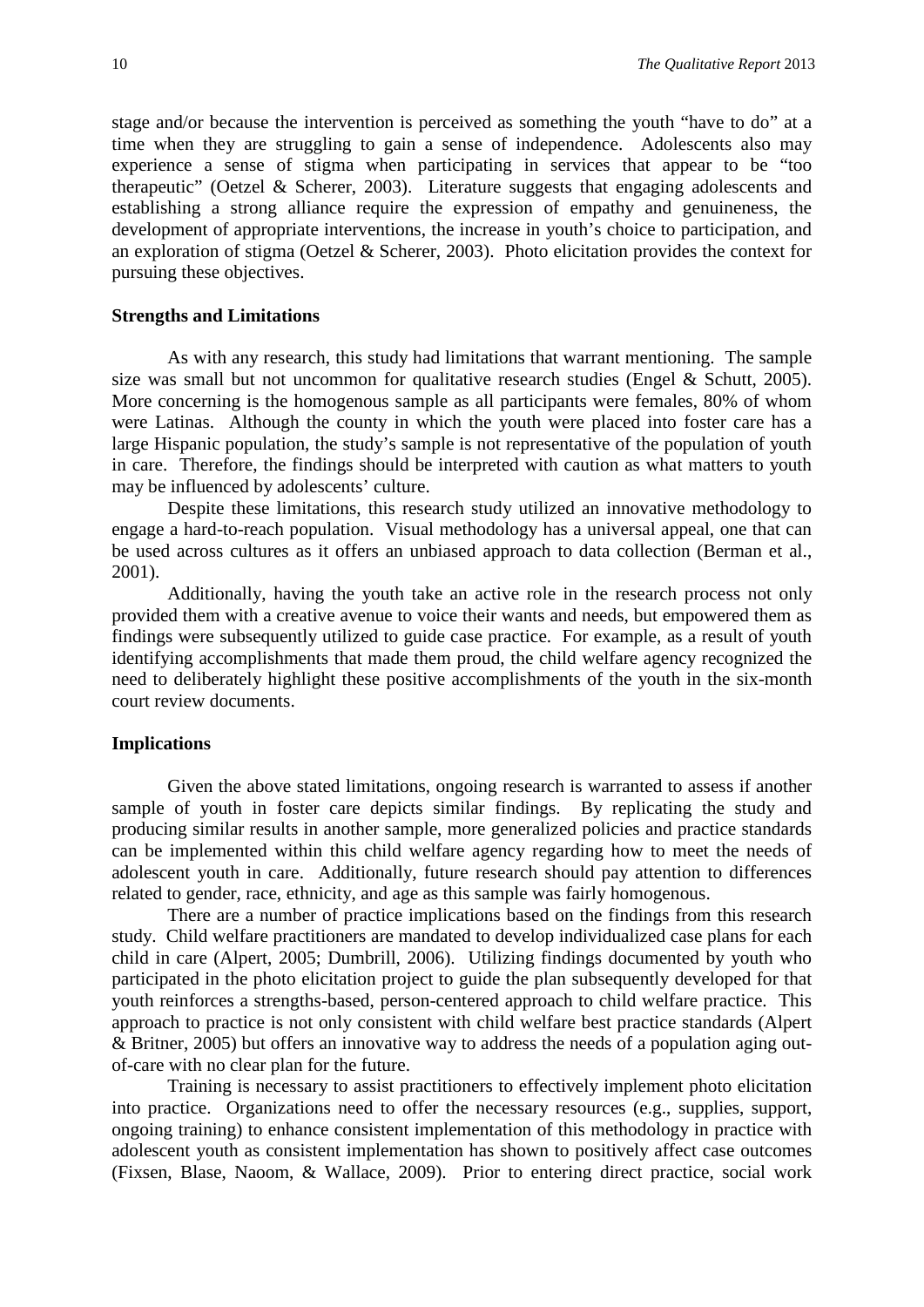educators can prepare students by educating them on this methodology and its benefit in engaging vulnerable populations, such as youth in care who have experienced multiple traumatic events.

Utilizing photo elicitation, an engaging and empowering methodology, allowed us to identify what is important to youth in foster care who have experienced abuse and/or neglect. Due to limitations, additional research is needed to explore the generalizability of results across adolescent youth in foster care. However, themes that emerged are consistent with those revealed in similar studies involving youth who have experienced some sort of trauma.

#### **References**

- Alpert, L. T. (2005). Research review: Parents' service experience—A missing element in research on foster care case outcomes. *Child and Family Social Work, 10,* 361-366.
- Alpert, L. T., & Britner, P. A. (2005). Social workers' attitudes toward parents of children in child protective services: Evaluation of a family-focused casework training program. *Journal of Family in Social Work, 9*, 33-64. doi: 10.1300/J039v09n01\_03
- Berman, H., Ford-Bilboe, M., Moutrey, B., & Cekic, S. (2001). Portraits of pain and promise: A photographic study of Bosnian youth. *Canadian Journal of Nursing Research, 32*, 21-41.
- Blinn, L., & Harrist, A. W. (1991). Combining native instant photography and photoelicitation. *Visual Anthropology, 4*, 175-192.
- Cameron, C. A., Lau, C., & Tapanya, S. (2009). Passing it on during a day in the life of resilient adolescents in diverse communities around the globe. *Child Youth Care Forum, 38*, 305-325. doi: 10.1007/s10566-009-9084-8
- Denzin, N. K., & Lincoln, Y. S. (Eds.). (2005). *The handbook of qualitative research* (3rd ed.). Thousand Oaks, CA: Sage.
- Dumbrill, G. (2006). Parental experience of child protection intervention: A qualitative study. *Child Abuse and Neglect, 30,* 27-37.
- Engel, R. J., & Schutt, R. K. (2005). *The practice of research in social work.* Thousand Oaks, CA: Sage.
- Epstein, I., Stevens, B., McKeever, P., & Baruchel, S. (2006). Photo elicitation interview (PEI): Using photos to elicit children's perspectives. *International Journal of Qualitative Methods, 5*, 1-11. Retrieved from <http://ejournals.library.ualberta.ca/index.php/IJQM/article/view/4366/3496>
- Ethier, L. S., Lemelin, J., & Lacharite, C. A. (2004). A longitudinal study of the effects of chronic maltreatment on children's behavioral and emotional problems. *Child Abuse and Neglect, 28,* 1265-1278.
- Fixsen, D. L., Blase, K. A., Naoom, S. F., & Wallace, F. (2009). Core implementation components. *Research on Social Work Practice, 19*, 531-540. doi: 10.1177/1049731509335549
- Goessling, K., & Doyle, C. (2009). Thru the lenz: Participatory action research, photography, and creative process in an urban high school. *Journal of Creativity in Mental Health, 4*, 343-365. doi: 10.1080/15401380903375979
- Harpaz-Rotem, I., Berkowitz, S., Marans, S., Murphy, R. A., & Rosenheck, R. A. (2008). Out-of-home placement of children exposed to violence. *Children & Society, 22*, 29- 40. doi: 10.1111/j.1099-0860.2006.00073.x
- Karver, M. S., Handelsman, J. B., Fields, S., & Bickman, L. (2006). Meta-analysis of therapeutic relationship variables in youth and family therapy: The evidence for different relationship variables in the child and adolescent treatment outcome literature. *Clinical Psychology Review, 26*, 50-65.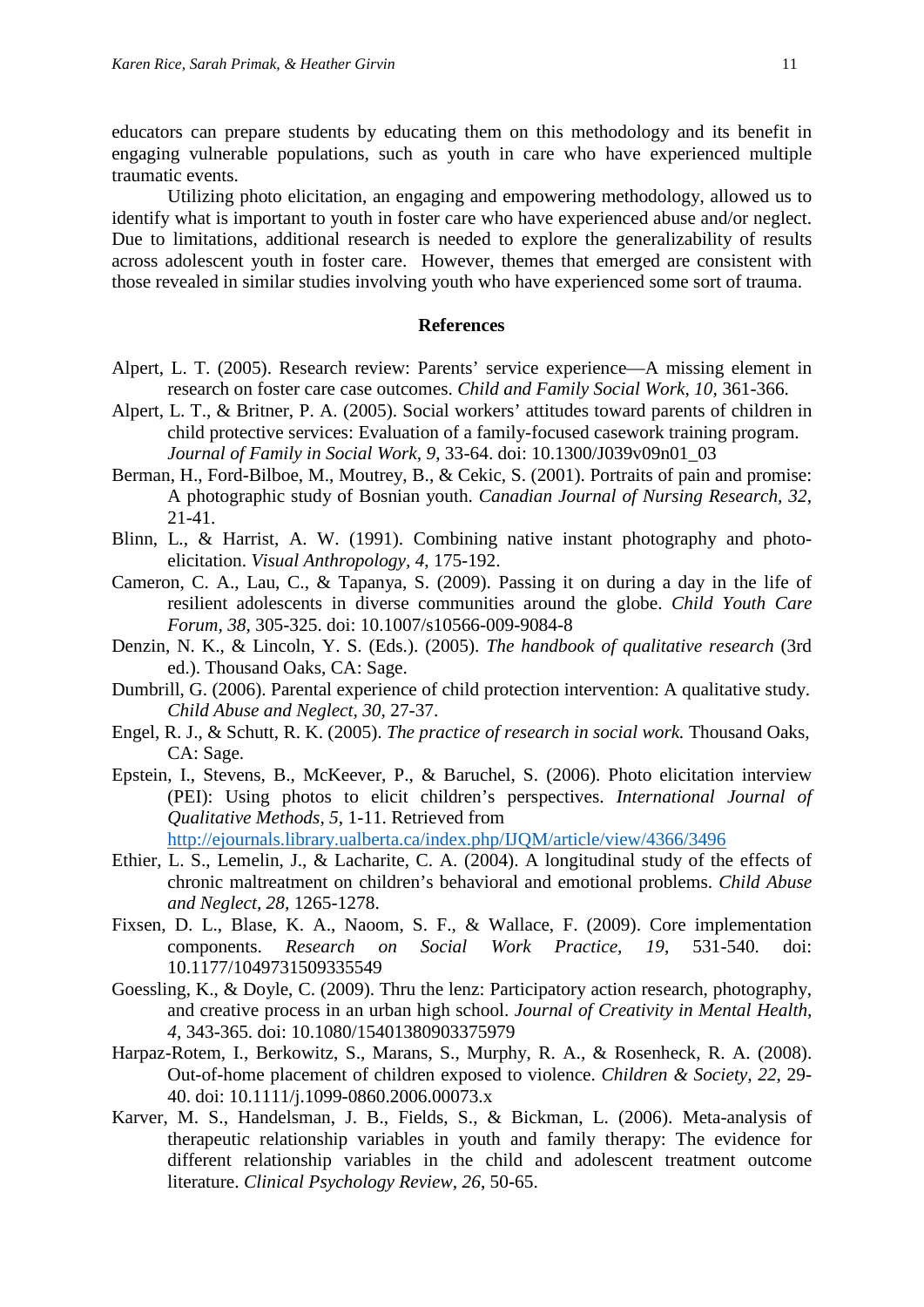- Krippendorff, K. (2003). *Content analysis: An introduction to its methodology.* Thousand Oaks, CA: Sage.
- Morrow, V. (2001). Using qualitative methods to elicit young people's perspectives on their environments: Some ideas for community health initiatives. *Heath Education Research, 16*, 255-268. doi: 10.1093/her/16.3.255
- Oetzel, K. B., & Scherer, D. G. (2003). Therapeutic engagement with adolescents in psychotherapy. *Psychotherapy: Theory, Research, Practice, Training, 40*, 215-225. doi: 10.1037/0033-3204.40.3.215
- Padgett, D. (2008). *Qualitative methods in social work research* (2nd ed.)*.* Thousand Oaks, CA: Sage.
- Pennsylvania Partnerships for Children. (2008). *Growing up and aging out.* Retrieved from [http://www.porchlightproject.org/youth09/aging\\_out\\_report.pdf](http://www.porchlightproject.org/youth09/aging_out_report.pdf)
- QSR International. (2011). *NVivo 9.0.*
- Ronen, Y., & Klein, M. (2007). An essay on child protection, hope and realism. *International Consortium for Social Development, 29*, 96-109.
- Rose, G. (2007). *Visual methodologies: An introduction to the interpretation of visual materials* (2nd ed.). Thousand Oaks, CA: Sage.
- Sontag, S. (1973). *On photography.* New York, NY: Farrar, Straus and Giroux.
- Tanaka, M., Werkerle, C., Schmuck, M. L., Paglia-Boak, A., & The MAP Research Team. (2011). The linkages among childhood maltreatment, adolescent mental health, and self-compassion in child welfare adolescents. *Child Abuse & Neglect, 35*, 887-898.
- Trainin Blank, B. (2009, Spring). Different strokes: Art and photo therapy promote healing. *The New Social Worker,* 14-15.

# **Appendix A**

#### **Photo Description Form**

# **What Matters: Using Photo-analysis to Explore Youths' Perceptions of What Is Important To Them**

\_\_\_\_\_\_\_\_\_\_\_\_\_\_\_\_\_\_\_\_\_\_\_\_\_\_\_\_\_\_\_\_\_\_\_\_\_\_\_\_\_\_\_\_\_\_\_\_\_\_\_\_\_\_\_\_\_\_\_\_\_\_\_\_\_\_\_\_\_\_\_\_\_\_\_\_\_\_

\_\_\_\_\_\_\_\_\_\_\_\_\_\_\_\_\_\_\_\_\_\_\_\_\_\_\_\_\_\_\_\_\_\_\_\_\_\_\_\_\_\_\_\_\_\_\_\_\_\_\_\_\_\_\_\_\_\_\_\_\_\_\_\_\_\_\_\_\_\_\_\_\_\_\_\_\_\_

\_\_\_\_\_\_\_\_\_\_\_\_\_\_\_\_\_\_\_\_\_\_\_\_\_\_\_\_\_\_\_\_\_\_\_\_\_\_\_\_\_\_\_\_\_\_\_\_\_\_\_\_\_\_\_\_\_\_\_\_\_\_\_\_\_\_\_\_\_\_\_\_\_\_\_\_\_\_

\_\_\_\_\_\_\_\_\_\_\_\_\_\_\_\_\_\_\_\_\_\_\_\_\_\_\_\_\_\_\_\_\_\_\_\_\_\_\_\_\_\_\_\_\_\_\_\_\_\_\_\_\_\_\_\_\_\_\_\_\_\_\_\_\_\_\_\_\_\_\_\_\_\_\_\_\_\_

\_\_\_\_\_\_\_\_\_\_\_\_\_\_\_\_\_\_\_\_\_\_\_\_\_\_\_\_\_\_\_\_\_\_\_\_\_\_\_\_\_\_\_\_\_\_\_\_\_\_\_\_\_\_\_\_\_\_\_\_\_\_\_\_\_\_\_\_\_\_\_\_\_\_\_\_\_\_

\_\_\_\_\_\_\_\_\_\_\_\_\_\_\_\_\_\_\_\_\_\_\_\_\_\_\_\_\_\_\_\_\_\_\_\_\_\_\_\_\_\_\_\_\_\_\_\_\_\_\_\_\_\_\_\_\_\_\_\_\_\_\_\_\_\_\_\_\_\_\_\_\_\_\_\_\_\_

\_\_\_\_\_\_\_\_\_\_\_\_\_\_\_\_\_\_\_\_\_\_\_\_\_\_\_\_\_\_\_\_\_\_\_\_\_\_\_\_\_\_\_\_\_\_\_\_\_\_\_\_\_\_\_\_\_\_\_\_\_\_\_\_\_\_\_\_\_\_\_\_\_\_\_\_\_\_

\_\_\_\_\_\_\_\_\_\_\_\_\_\_\_\_\_\_\_\_\_\_\_\_\_\_\_\_\_\_\_\_\_\_\_\_\_\_\_\_\_\_\_\_\_\_\_\_\_\_\_\_\_\_\_\_\_\_\_\_\_\_\_\_\_\_\_\_\_\_\_\_\_\_\_\_\_\_

**Photo Number \_\_\_\_\_\_\_\_\_\_\_\_ Participant ID \_\_\_\_\_\_\_\_\_\_\_**

**Provide a Title for this photograph:** 

**Describe this photograph:**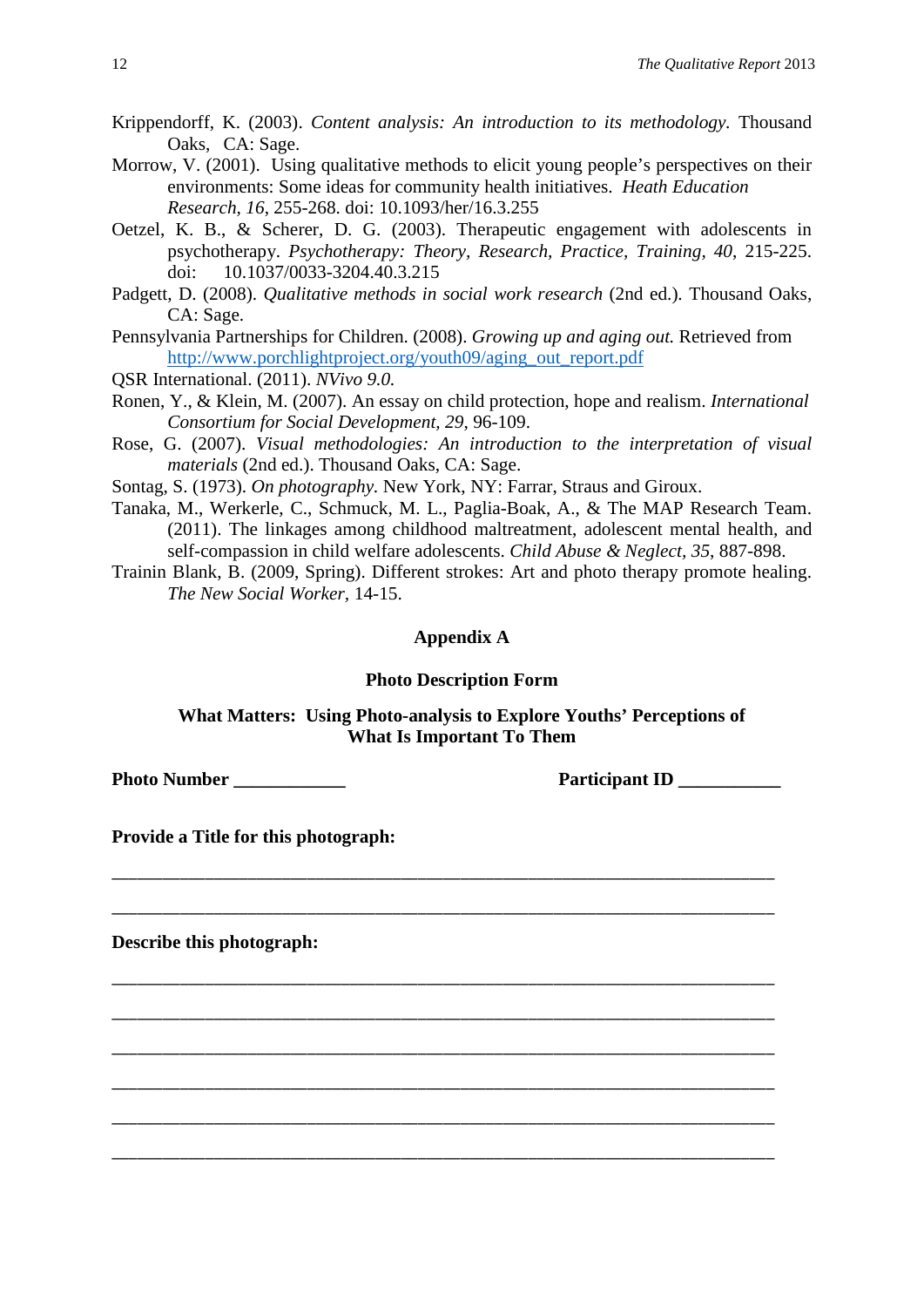# **Describe your thoughts and feelings about this photograph:**

**Author Note**

\_\_\_\_\_\_\_\_\_\_\_\_\_\_\_\_\_\_\_\_\_\_\_\_\_\_\_\_\_\_\_\_\_\_\_\_\_\_\_\_\_\_\_\_\_\_\_\_\_\_\_\_\_\_\_\_\_\_\_\_\_\_\_\_\_\_\_\_\_\_\_\_\_\_\_\_\_\_

\_\_\_\_\_\_\_\_\_\_\_\_\_\_\_\_\_\_\_\_\_\_\_\_\_\_\_\_\_\_\_\_\_\_\_\_\_\_\_\_\_\_\_\_\_\_\_\_\_\_\_\_\_\_\_\_\_\_\_\_\_\_\_\_\_\_\_\_\_\_\_\_\_\_\_\_\_\_

\_\_\_\_\_\_\_\_\_\_\_\_\_\_\_\_\_\_\_\_\_\_\_\_\_\_\_\_\_\_\_\_\_\_\_\_\_\_\_\_\_\_\_\_\_\_\_\_\_\_\_\_\_\_\_\_\_\_\_\_\_\_\_\_\_\_\_\_\_\_\_\_\_\_\_\_\_\_

\_\_\_\_\_\_\_\_\_\_\_\_\_\_\_\_\_\_\_\_\_\_\_\_\_\_\_\_\_\_\_\_\_\_\_\_\_\_\_\_\_\_\_\_\_\_\_\_\_\_\_\_\_\_\_\_\_\_\_\_\_\_\_\_\_\_\_\_\_\_\_\_\_\_\_\_\_\_

\_\_\_\_\_\_\_\_\_\_\_\_\_\_\_\_\_\_\_\_\_\_\_\_\_\_\_\_\_\_\_\_\_\_\_\_\_\_\_\_\_\_\_\_\_\_\_\_\_\_\_\_\_\_\_\_\_\_\_\_\_\_\_\_\_\_\_\_\_\_\_\_\_\_\_\_\_\_

\_\_\_\_\_\_\_\_\_\_\_\_\_\_\_\_\_\_\_\_\_\_\_\_\_\_\_\_\_\_\_\_\_\_\_\_\_\_\_\_\_\_\_\_\_\_\_\_\_\_\_\_\_\_\_\_\_\_\_\_\_\_\_\_\_\_\_\_\_\_\_\_\_\_\_\_\_\_

\_\_\_\_\_\_\_\_\_\_\_\_\_\_\_\_\_\_\_\_\_\_\_\_\_\_\_\_\_\_\_\_\_\_\_\_\_\_\_\_\_\_\_\_\_\_\_\_\_\_\_\_\_\_\_\_\_\_\_\_\_\_\_\_\_\_\_\_\_\_\_\_\_\_\_\_\_\_

\_\_\_\_\_\_\_\_\_\_\_\_\_\_\_\_\_\_\_\_\_\_\_\_\_\_\_\_\_\_\_\_\_\_\_\_\_\_\_\_\_\_\_\_\_\_\_\_\_\_\_\_\_\_\_\_\_\_\_\_\_\_\_\_\_\_\_\_\_\_\_\_\_\_\_\_\_\_

\_\_\_\_\_\_\_\_\_\_\_\_\_\_\_\_\_\_\_\_\_\_\_\_\_\_\_\_\_\_\_\_\_\_\_\_\_\_\_\_\_\_\_\_\_\_\_\_\_\_\_\_\_\_\_\_\_\_\_\_\_\_\_\_\_\_\_\_\_\_\_\_\_\_\_\_\_\_

Karen Rice is an Assistant Professor and Department Chairperson at Millersville University, teaching undergraduate and graduate students. Her primary areas of teaching include research methods, statistics, child welfare, and diversity. She has extensive work and research experience in child welfare. Correspondence regarding this article can be addressed to Karen Rice, PhD, LSW ACSW, Millersville University, Department of Social Work, PO Box 1002, Millersville, PA 17551 at email: [karen.rice@millersville.edu](mailto:karen.rice@millersville.edu)

Sarah Primak is a graduate from Millersville University's Master of Social Work program. In 2006, Sarah graduated with her Bachelor of Arts in Theatre from Franklin and Marshall College and worked for 3 years in a regional theatre in Lancaster, Pennsylvania as a company manager and casting associate. After obtaining her MSW in May 2011, Sarah obtained her state licensure and began a brief career as an outpatient therapist before being employed at the Lebanon VA Medical Center in Lebanon, PA where she presently works as a social worker serving homeless Veterans. Correspondence regarding this article can be addressed to Sarah Primak, MSW, LSW, at email: [smprimak@marauder.millersville.edu](mailto:smprimak@marauder.millersville.edu)

Heather Girvin is an Assistant Professor at Millersville University where she primarily teaches theory and diversity to undergraduate and graduate students. She has extensive work and research experience in child welfare. Correspondence regarding this article can be addressed to Heather Girivn, PhD, MSS, Millersville University, Department of Social Work, PO Box 1002, Millersville, PA 17551 at email: [heather.girvin@millersville.edu](mailto:heather.girvin@millersville.edu)

The authors would like to thank the public child welfare agency and all the youth who agreed to participate in this study. Additionally, partial funding for this project was provided through a grant from the Millersville University Faculty Grants Committee and Student Research Grants Committee.

Copyright 2013: Karen Rice, Sarah Primak, Heather Girvin, and Nova Southeastern University.